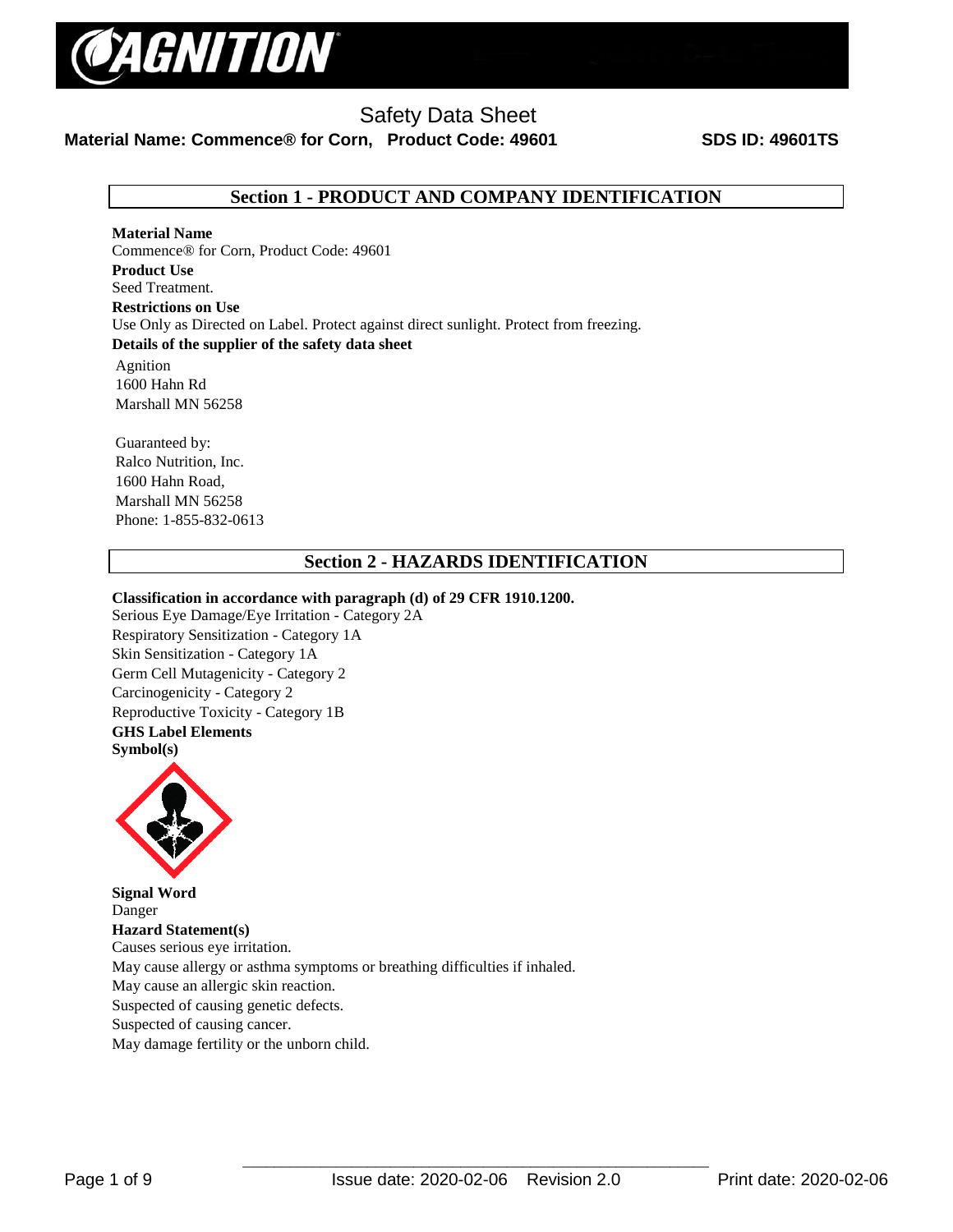

## **Material Name: Commence® for Corn, Product Code: 49601 SDS ID: 49601TS**

### **Precautionary Statement(s)**

### **Prevention**

Obtain special instructions before use.

Do not handle until all safety precautions have been read and understood.

Wear eye protection/face protection.

Avoid breathing dust/fume/gas/mist/vapors/spray.

Wear respiratory protection.

Wash thoroughly after handling.

Contaminated work clothing must not be allowed out of the workplace.

Wear protective gloves.

### **Response**

IF exposed or concerned: Get medical advice/attention.

IF INHALED: If breathing is difficult, remove victim to fresh air and keep at rest in a position comfortable for breathing.

If experiencing respiratory symptoms: Call a POISON CENTER/doctor.

IF IN EYES: Rinse cautiously with water for several minutes. Remove contact lenses, if present and easy to do. Continue rinsing.

If eye irritation persists: Get medical advice/attention.

IF ON SKIN: Wash with plenty of soap and water.

If skin irritation or rash occurs: Get medical advice/attention.

Wash contaminated clothing before reuse.

### **Storage**

None needed according to classification criteria.

### **Disposal**

Dispose of contents/container in accordance with local/regional/national/international regulations.

## **Section 3 - COMPOSITION / INFORMATION ON INGREDIENTS**

| <b>CAS</b> | <b>Component Name</b>  | <b>Percent</b> |  |
|------------|------------------------|----------------|--|
| 7732-18-5  | Water                  | 70-90          |  |
| 12389-75-2 | Monosodium ferric DTPA | $1-15$         |  |
| 10124-43-3 | Cobalt sulfate         | $1 - 10$       |  |

### **Section 4 - FIRST AID MEASURES**

### **Description of Necessary Measures**

IF exposed or concerned: Get medical advice/attention.

### **Inhalation**

If breathing is difficult, remove victim to fresh air and keep at rest in a position comfortable for breathing. If experiencing respiratory symptoms: Call a POISON CENTER/doctor.

### **Skin**

Wash with plenty of soap and water.

If skin irritation or rash occurs: Get medical advice/attention.

Wash contaminated clothing before reuse.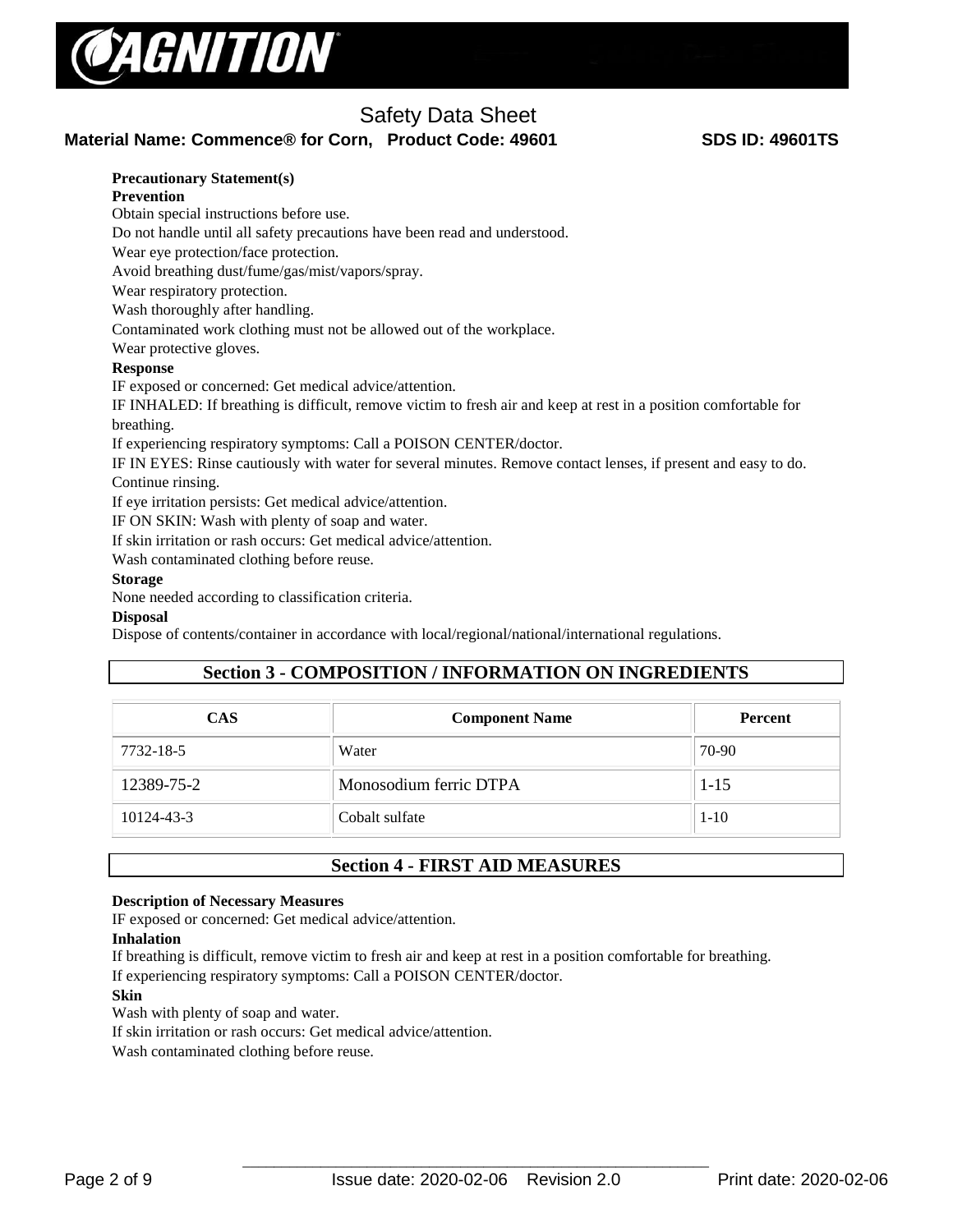

## **Material Name: Commence® for Corn, Product Code: 49601 SDS ID: 49601TS**

### **Eyes**

Rinse cautiously with water for several minutes. Remove contact lenses, if present and easy to do. Continue rinsing. If eye irritation persists: Get medical advice/attention. **Ingestion** Rinse mouth. **Most Important Symptoms/Effects Acute**  Causes serious eye irritation. May cause allergic or asthmatic symptoms or breathing difficulties if inhaled. May cause allergic skin reaction. **Delayed** Suspected of causing genetic defects. Suspected of causing cancer. May damage fertility or the unborn child. **Note to Physicians**  Treat symptomatically.

## **Section 5 - FIRE FIGHTING MEASURES**

### **Extinguishing Media**

### **Suitable Extinguishing Media**

Water spray, regular dry chemical, fire-fighting foam, carbon dioxide.

### **Unsuitable Extinguishing Media**

Do not scatter spilled material with high-pressure water streams.

### **Fire Fighting Measures**

Co-ordinate fire-fighting measures to the fire surroundings.

### **Special Protective Equipment and Precautions for Firefighters**

Wear a self-contained breathing apparatus and chemical protective clothing.

### **Section 6 - ACCIDENTAL RELEASE MEASURES**

### **Personal Precautions, Protective Equipment and Emergency Procedures**

Use Personal Protective equipment as required.

Avoid contact with eyes and skin.

### **Methods and Materials for Containment and Cleaning Up**

Absorb with sand or other non-combustible material.

Dispose in accordance with all applicable regulations.

## **Section 7 - HANDLING AND STORAGE**

### **Precautions for Safe Handling**

Do not handle until all safety precautions have been read and understood.

Wear protective gloves/protective clothing/eye protection/face protection.

Avoid breathing dust/fume/gas/mist/vapors/spray.

Wear respiratory protection.

Wash thoroughly after handling.

Contaminated work clothing must not be allowed out of the workplace.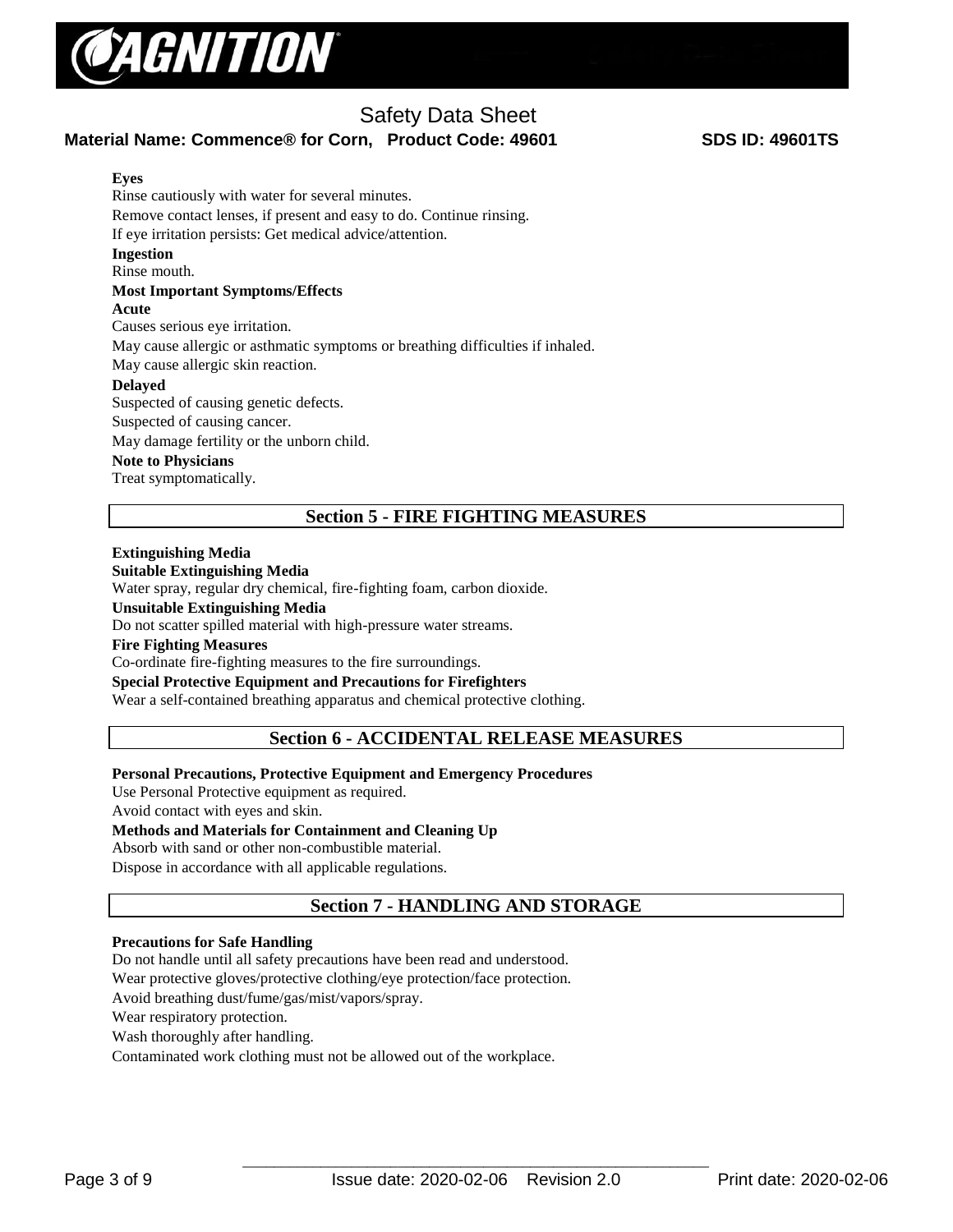

## Safety Data Sheet **Material Name: Commence® for Corn, Product Code: 49601 SDS ID: 49601TS**

**Conditions for Safe Storage, Including any Incompatibilities** 

Store in a well-ventilated place. Keep container tightly closed. Store in a secure area. Protect from freezing. Protect against direct sunlight.

## **Section 8 - EXPOSURE CONTROLS / PERSONAL PROTECTION**

### **Component Exposure Limits**

The following constituents are the only constituents of the product which have a PEL, TLV or other recommended exposure limit. At this time, the other constituents have no known exposure limits. **ACGIH - Threshold Limit Values - Biological Exposure Indices (BEI)**  There are no biological limit values for any of this product's components. **Engineering Controls** Sufficient to maintain atmospheric concentrations below applicable regulatory limits. **Individual Protection Measures, such as Personal Protective Equipment Eye/face protection**  Eye glasses with side protection, goggles. **Skin Protection**  Wear suitable protective clothing. **Respiratory Protection** Wear respiratory protection. Use only outdoors or in a well-ventilated area. **Glove Recommendations**

Wear protective gloves.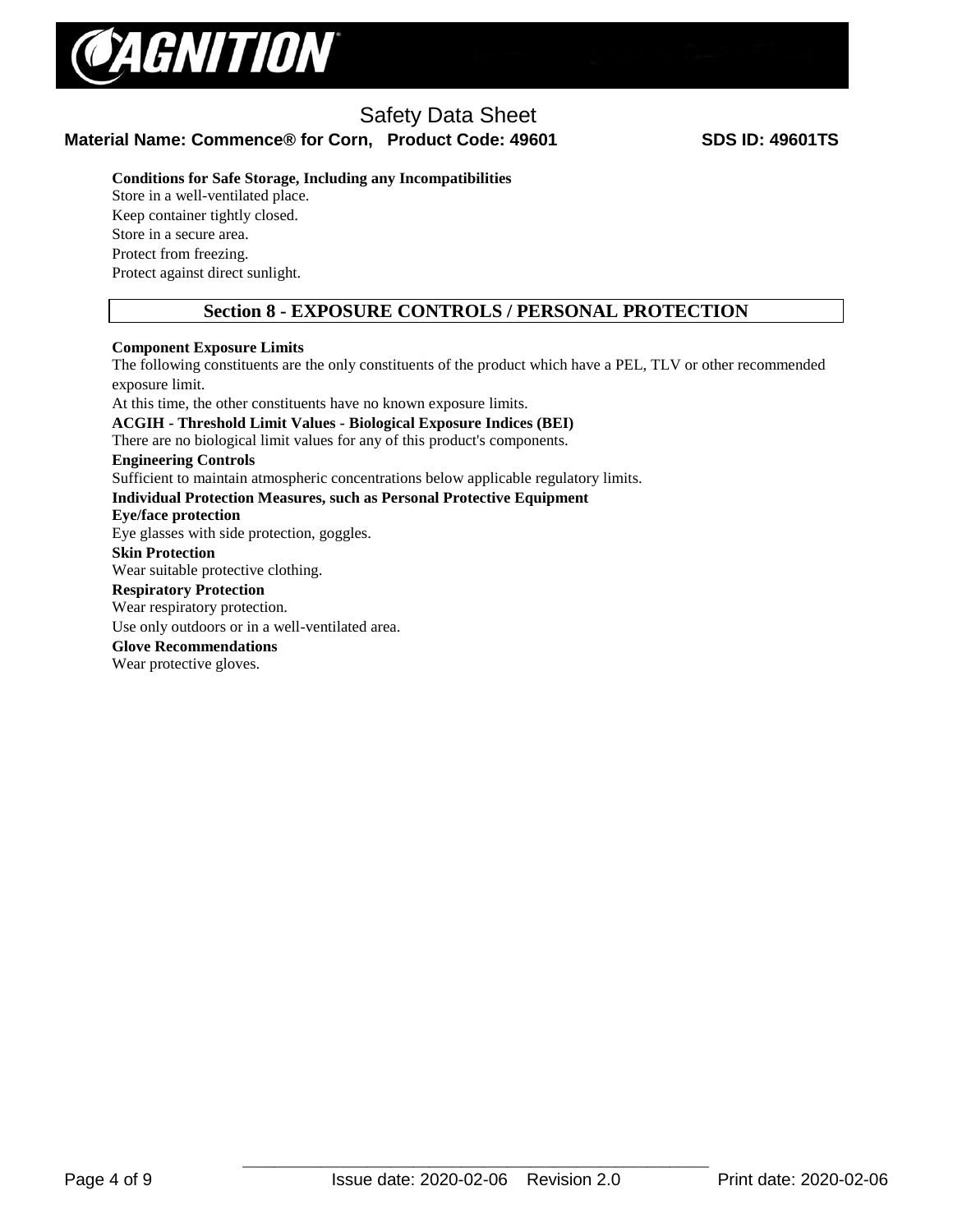

## Safety Data Sheet **Material Name: Commence® for Corn, Product Code: 49601 SDS ID: 49601TS**

# **Section 9 - PHYSICAL AND CHEMICAL PROPERTIES Appearance** Purple liquid **Physical State** Liquid **Odor none Color Purple. Odor Threshold** Not available **pH** Not available **Melting Point** 0 ºC (water) **Boiling Point** 100 ºC (water) **Boiling Point Range 19. Not available 1 Freezing point 1.1 Not available 1.1 Not available 1.1 Not available 1.1 Not available 1.1 Not available 1.1 Not available 1.1 Not available 1.1 Not available 1.1 Not available 1.1 Evaporation Rate Not available Flammability (solid, gas)** Not available **Autoignition Temperature** | Not available | **Flash Point** | Not available | Not available **Lower Explosive Limit** | Not available | **Decomposition temperature** | Not available **Upper Explosive Limit Not available Vapor Pressure Not available Not available Vapor Density (air=1) Not available <b>Specific Gravity (water=1) Not available Not** available **Water Solubility** Not available **Partition coefficient: noctanol/water 1997** Not available **Viscosity**  $\begin{array}{c|c} \hline \text{N} & \text{S} \\ \hline \text{S} & \text{S} \\ \hline \end{array}$  **Kinematic viscosity Not** available **Solubility (Other)** Not available **Density** 1.03 g/ml at 25 ºC **Molecular Weight** Not available

## **Section 10 - STABILITY AND REACTIVITY**

### **Reactivity**

No known hazardous reactions. **Chemical Stability** The product is stable under storage at normal ambient temperatures. **Conditions to Avoid** Avoid contact with incompatible materials. **Incompatible Materials** Nitric acid, hydrofluoric acid. **Hazardous decomposition products**  No known hazardous decomposition products.

## **Section 11 - TOXICOLOGICAL INFORMATION**

**Information on Likely Routes of Exposure Inhalation**  Yes. **Skin Contact**  Yes. **Eye Contact**  Yes.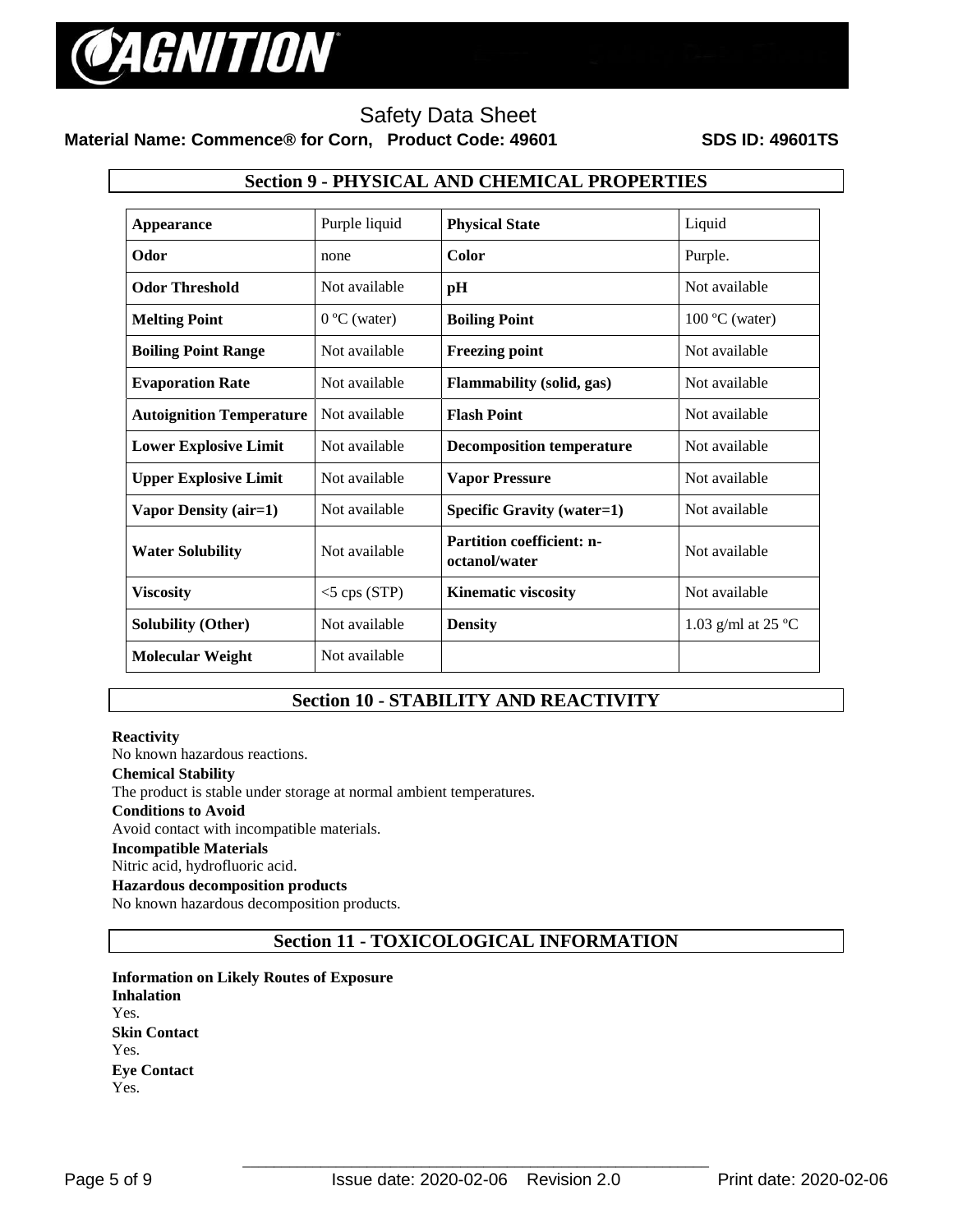

**Ingestion**  Yes.

# Safety Data Sheet

## **Material Name: Commence® for Corn, Product Code: 49601 SDS ID: 49601TS**

| <b>Acute and Chronic Toxicity</b><br><b>Component Analysis - LD50/LC50</b> |                                                                                                                |
|----------------------------------------------------------------------------|----------------------------------------------------------------------------------------------------------------|
|                                                                            | The components of this material have been reviewed in various sources and the following selected endpoints are |
| published:                                                                 |                                                                                                                |
| Water (7732-18-5)                                                          |                                                                                                                |
| Oral LD50 Rat >90 mL/kg                                                    |                                                                                                                |
| <b>Cobalt sulfate (10124-43-3)</b>                                         |                                                                                                                |
| Oral LD50 Rat 424 mg/kg                                                    |                                                                                                                |
| Zinc sulphate (hydrous) (7446-19-7)                                        |                                                                                                                |
| Oral LD50 Mouse 1891 mg/kg                                                 |                                                                                                                |
| FD and C Red No. 40 (25956-17-6)                                           |                                                                                                                |
|                                                                            | Oral LD50 Rat >10 $g/kg$ (no deaths occurred)                                                                  |
| Dermal LD50 Rabbit 10000 mg/kg                                             |                                                                                                                |
|                                                                            | Copper(II) carbonate hydroxide (12069-69-1)                                                                    |
|                                                                            | Oral LD50 Rat 1350 mg/kg (in gum arabic ; males)                                                               |
|                                                                            | Dermal LD50 Rat >2000 mg/kg (no deaths occurred)                                                               |
| Inhalation LC50 Rat 1.2 mg/L 4 h                                           |                                                                                                                |
| Cinnamaldehyde (104-55-2)                                                  |                                                                                                                |
| Oral LD50 Rat 2220 mg/kg                                                   |                                                                                                                |
| Dermal LD50 Rabbit 1260 mg/kg                                              |                                                                                                                |
| Tannins (1401-55-4)                                                        |                                                                                                                |
| Oral LD50 Rat 2260 mg/kg                                                   |                                                                                                                |
| <b>Product Toxicity Data</b>                                               |                                                                                                                |
| <b>Acute Toxicity Estimate</b>                                             |                                                                                                                |
| Dermal                                                                     | $>$ 2000 mg/kg                                                                                                 |
| <b>Inhalation - Vapor</b>                                                  | $> 20$ mg/L                                                                                                    |
| Oral                                                                       | $>$ 2000 mg/kg                                                                                                 |
| <b>Immediate Effects</b>                                                   |                                                                                                                |
| Causes serious eye damage.                                                 |                                                                                                                |
| Causes skin irritation.                                                    |                                                                                                                |
| May cause allergic skin reaction.                                          |                                                                                                                |
|                                                                            | May cause allergic or asthmatic symptoms or breathing difficulties if inhaled.                                 |
| <b>Delayed Effects</b>                                                     |                                                                                                                |
| May damage fertility.                                                      |                                                                                                                |
| May damage the unborn child.                                               |                                                                                                                |
| Suspected of causing cancer.                                               |                                                                                                                |
| Suspected of causing genetic defects.                                      |                                                                                                                |
| <b>Irritation/Corrosivity Data</b>                                         |                                                                                                                |
| Causes serious eye damage.                                                 |                                                                                                                |
| Causes skin irritation.                                                    |                                                                                                                |
| <b>Respiratory Sensitization</b>                                           |                                                                                                                |
|                                                                            | May cause allergic or asthmatic symptoms or breathing difficulties if inhaled.                                 |
| <b>Dermal Sensitization</b><br>May cause allergic skin reaction.           |                                                                                                                |
|                                                                            |                                                                                                                |
|                                                                            |                                                                                                                |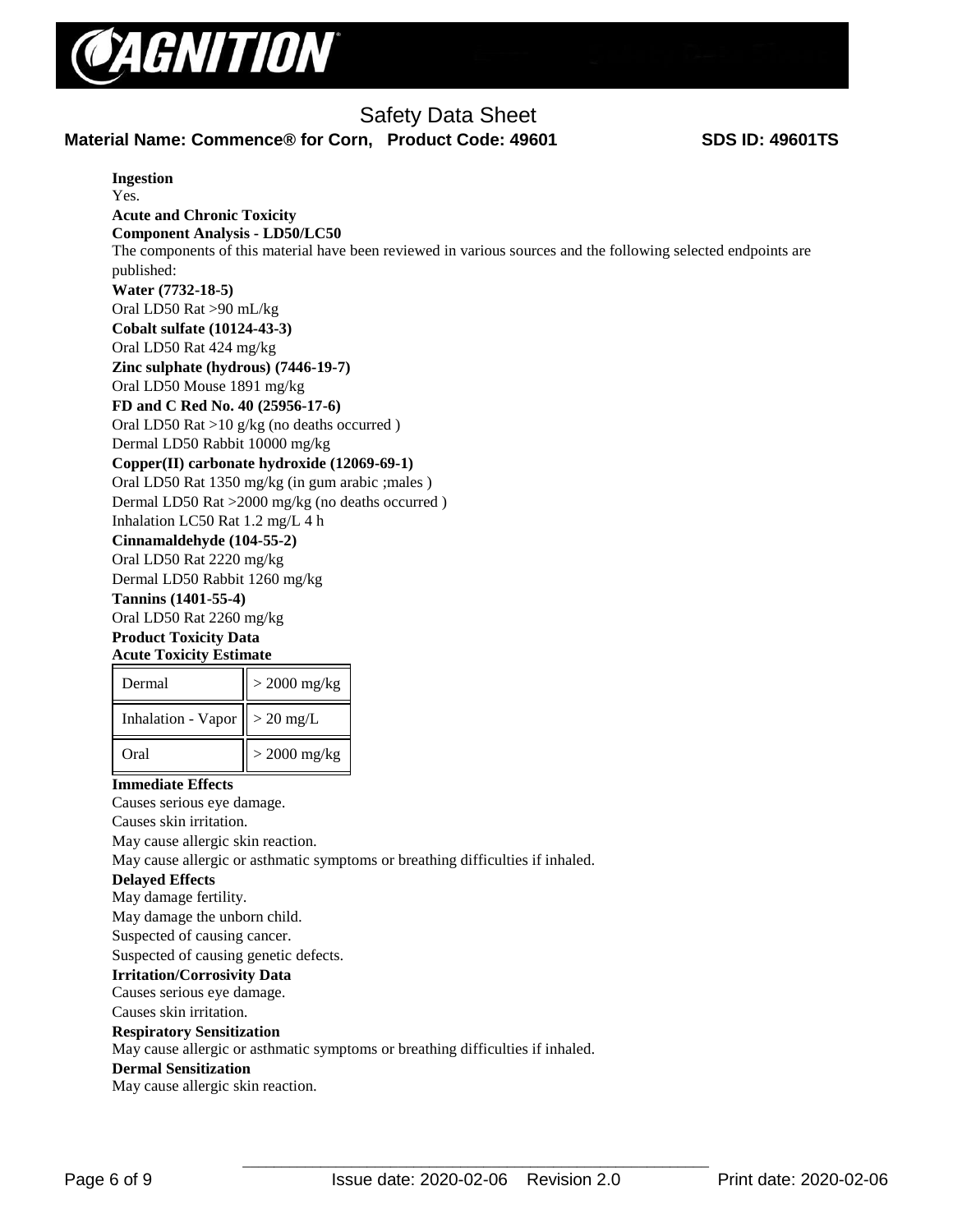

# **Material Name: Commence® for Corn, Product Code: 49601 SDS ID: 49601TS**

| <b>Component Carcinogenicity</b> |                                                                                          |  |
|----------------------------------|------------------------------------------------------------------------------------------|--|
| <b>Cobalt sulfate</b>            | 10124-43-3                                                                               |  |
| IARC:                            | Monograph 86 [2006]; Monograph 52 [1991] (Group 2B (possibly<br>carcinogenic to humans)) |  |
| NTP:                             | Reasonably Anticipated To Be A Human Carcinogen                                          |  |
| OSHA:                            | Present                                                                                  |  |
| <b>Tannins</b>                   | 1401-55-4                                                                                |  |
| IARC:                            | Supplement 7 [1987]; Monograph 10 [1976] (and tannins) (Group 3 (not<br>classifiable))   |  |
| Cobalt carbonate hydroxide       | 12602-23-2                                                                               |  |
| IARC:                            | Monograph 52 [1991] (Group 2B (possibly carcinogenic to humans))                         |  |
| OSHA:                            | Present                                                                                  |  |

### **Germ Cell Mutagenicity**

Suspected of causing genetic defects. **Tumorigenic Data**  No data available **Reproductive Toxicity**  May damage fertility or the unborn child. **Specific Target Organ Toxicity - Single Exposure**  No data available. **Specific Target Organ Toxicity - Repeated Exposure**  No data available. **Aspiration hazard**  No data available. **Medical Conditions Aggravated by Exposure** No data available.

## **Section 12 - ECOLOGICAL INFORMATION**

### **Component Analysis - Aquatic Toxicity**

| Cobalt sulfate    10124-43-3         |                                                                            |  |
|--------------------------------------|----------------------------------------------------------------------------|--|
| Algae:                               | $\parallel$ EC50 72 h Pseudokirchneriella subcapitata 0.4 - 72 mg/L IUCLID |  |
| <b>Persistence and Degradability</b> |                                                                            |  |

No data available.

### **Bioaccumulative Potential**

No data available. **Mobility**  No data available. **Other Toxicity** No data available.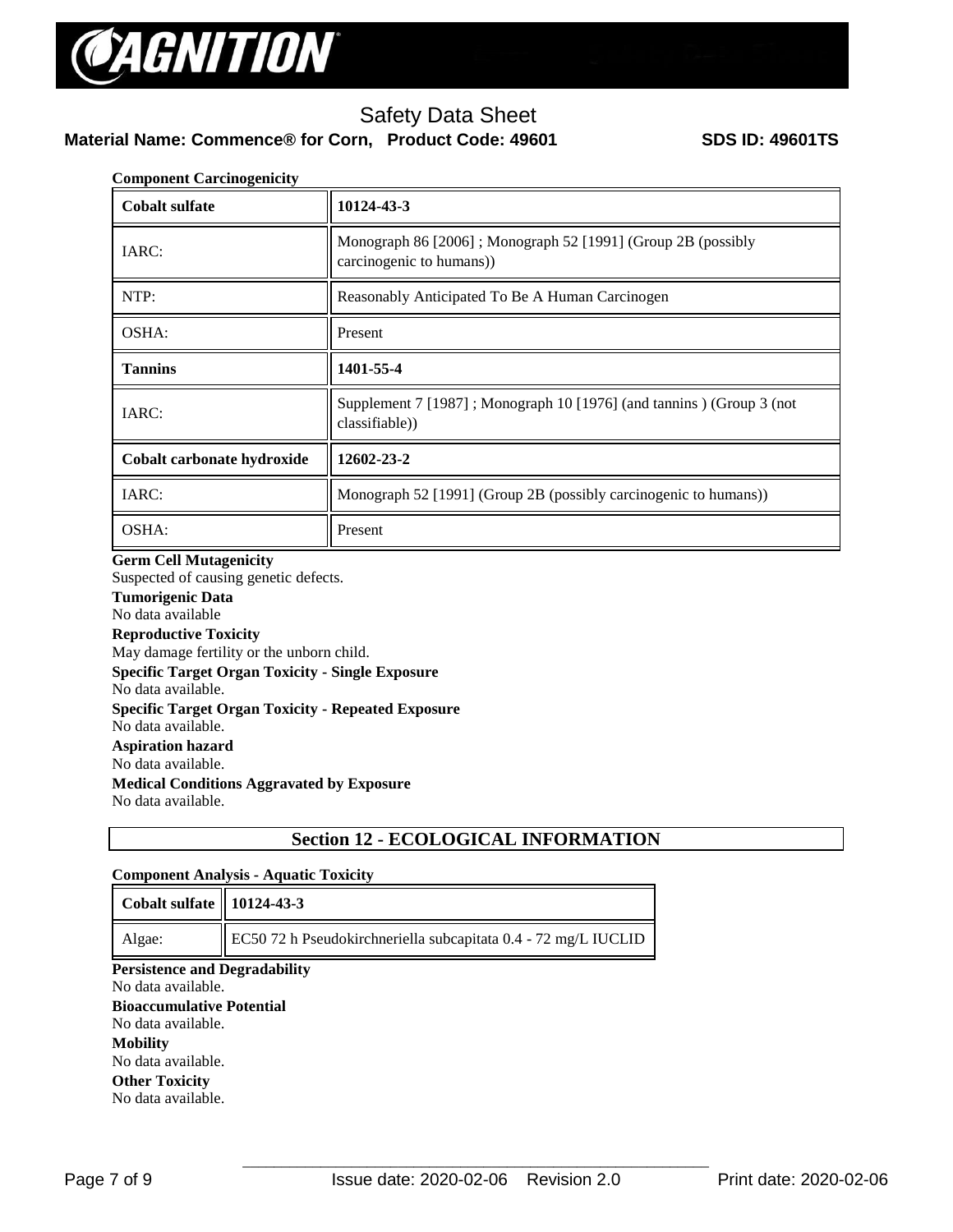

**Material Name: Commence® for Corn, Product Code: 49601 SDS ID: 49601TS**

## **Section 13 - DISPOSAL CONSIDERATIONS**

### **Disposal Methods**

Dispose of contents/container in accordance with local/regional/national/international regulations.

### **Component Waste Numbers**

The U.S. EPA has not published waste numbers for this product's components.

## **Section 14 - TRANSPORT INFORMATION**

### **US DOT Information:**

**UN/NA #:** Not regulated

### **TDG Information:**

**UN#:** Not regulated

### **International Bulk Chemical Code**

This material does not contain any chemicals required by the IBC Code to be identified as dangerous chemicals in bulk.

### **Section 15 - REGULATORY INFORMATION**

### **U.S. Federal Regulations**

None of this product's components are listed under SARA Sections 302/304 (40 CFR 355 Appendix A), SARA Section 313 (40 CFR 372.65), CERCLA (40 CFR 302.4), TSCA 12(b), or require an OSHA process safety plan.

### **SARA Section 311/312 (40 CFR 370 Subparts B and C) reporting categories**

Carcinogenicity; Reproductive Toxicity; Respiratory/Skin Sensitization; Serious Eye Damage/Eye Irritation; Germ Cell Mutagenicity

### **U.S. State Regulations**

The following components appear on one or more of the following state hazardous substances lists:

| Component CAS  |                                                         | $\ $ CA $\ $ MA $\ $ MN $\ $ NJ $\ $ PA |  |  |
|----------------|---------------------------------------------------------|-----------------------------------------|--|--|
| <b>Tannins</b> | $\ $ 1401-55-4 $\ $ Yes $\ $ No $\ $ No $\ $ No $\ $ No |                                         |  |  |

### **California Safe Drinking Water and Toxic Enforcement Act (Proposition 65)**



This product can expose you to chemicals including Cobalt sulfate, which is known to the State of California to cause cancer. For more information go to www.P65Warnings.ca.gov.

| <b>Cobalt sulfate   10124-43-3</b> |                               |
|------------------------------------|-------------------------------|
| $Carc$ :                           | $\vert$ carcinogen, 5/20/2005 |